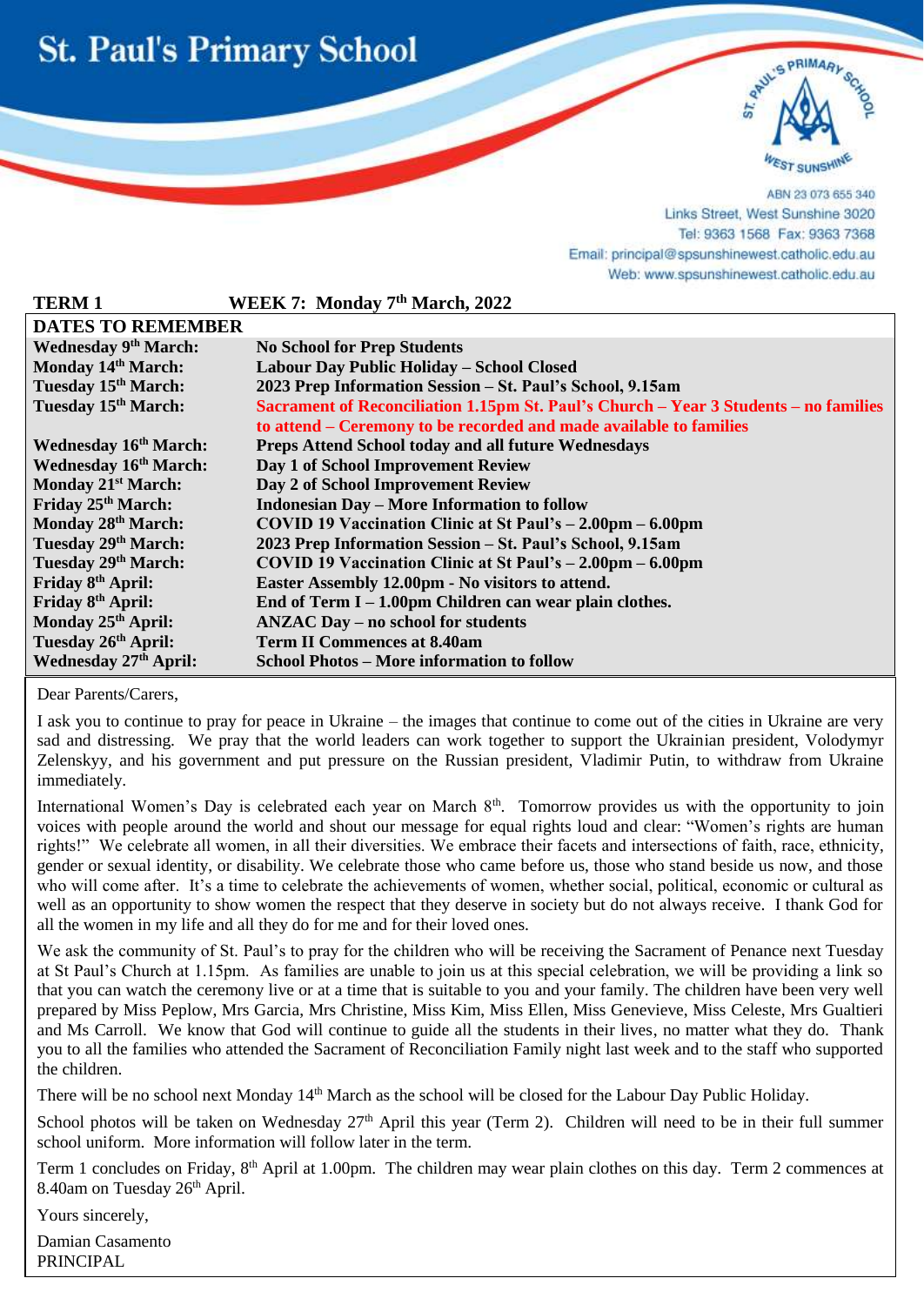#### **RAFFLE TICKETS FOR EASTER – DONATIONS OF PRIZES FOR OUR HAMPERS**

Raffle tickets for our Easter raffle will be sent home next week. The tickets are \$1 each. The raffle will be drawn on Wednesday, 6<sup>th</sup> April. Please make donations of Easter Eggs, chocolates, lollies and gifts to the school for our hampers by March 28<sup>th</sup>. All money and tickets to be returned by Monday 3<sup>rd</sup> April. Thank you for your ongoing support.

#### **COVID-19 VACCINATION CLINIC - ST. PAUL'S SCHOOL – MONDAY 28TH AND TUESDAY 29TH MARCH**

A COVID-19 vaccination clinic will be hosted at St Paul's School on Monday, March 28 and Tuesday, March 29. You are free to collect your child from school early and take them to the clinic or return later with your child. We will let you know what room in the school the clinic will be set up in shortly.

Expert clinical staff will be there to provide the Pfizer vaccine to children at the school and their families including parents, grandparents and younger siblings aged 5-11. We would love to see you there. The clinical staff are also happy to answer any questions you might have about vaccinations and they understand if you want more time to think about it and choose not to get vaccinated that day. Please note you will need to take your child to the clinic if you want them to receive the vaccination – the school will **NOT BE TAKING ANY CHILDREN TO THE CLINIC.** Please come along to the school and help keep our community safe. Please see further information on the Skoolbag App and the school website [www.spsunshinewest.catholic.edu.au](http://www.spsunshinewest.catholic.edu.au/) .



#### **PREP ENROLMENTS - 2023**

Enrolments for Prep 2023 are now open. We encourage any parents/carers who have not enrolled their child for Prep in 2023 to do so. Please contact the school office for an enrolment form. There will be several information sessions for 2023 Prep Parents/Carers. The next session will be held on Tuesday, 15<sup>th</sup> March, at 9.15am. Please let any interested people know of this date. Please ask them to contact the office to advise if they will be attending the session.

# **FEES/LEVIES**

have been sent home. Tou can pay your school lees and levies with a credit card of by diffect debit from a bank account or from your Centrelink payments - please collect a form from the office if you wish to do so. Your child's levies are now due. Please pay all levies promptly. School fees were due on February 11<sup>th</sup>. Accounts have been sent home. You can pay your school fees and levies with a credit card or by direct debit from a nominated

# **CAMPS, SPORTS AND EXCURSION FUND**

Camps, Sports and Excursion Fund is Government Funding to assist families to cover the costs of school excursions, camps and sporting activities. Centrelink health care card holders and Pensioner Concession card holders may be eligible for a payment of \$125. An CSEF Application Form were already sent home – if you think you qualify for the CSEF, please return the form to school, along with a copy of your Centrelink Card. There was also information sent home about the new fee concession program – please visit the office to obtain a form if you would like to apply for this fee concession program.

# **IMPORTANT DATES FOR 2022**

The following dates are very important for **ALL** students who will be attending secondary school in 2024 – our current Year 5 students. If applications for Catholic Secondary School are not in by Friday 19<sup>th</sup> August, 2022 your child will not be enrolled in your school of choice.

**19th August 2022:** Applications close for 2024 Year 7 students in Catholic Secondary Colleges – our current Year 5 Students

**21st October 2022:** Offers posted to prospective 2024 Year 7 applicants

**11th November 2022:** Final date for families to accept offers made by the Secondary School

# **SACRAMENT DATES FOR 2022**<br>Sacrament of Penance (Year 3)

Tuesday, March  $15<sup>th</sup>$  at  $1.15pm - St.$  Paul's Church – Ceremony to be recorded and shown live or at a later time. Sacrament of Eucharist Family Night Wednesday, May 4<sup>th</sup> at 7.00pm – St. Paul's School Sacrament of Eucharist (Year 3) Saturday, May  $21<sup>st</sup>$  at  $12.00 \text{pm} - \text{St}$ . Paul's Church